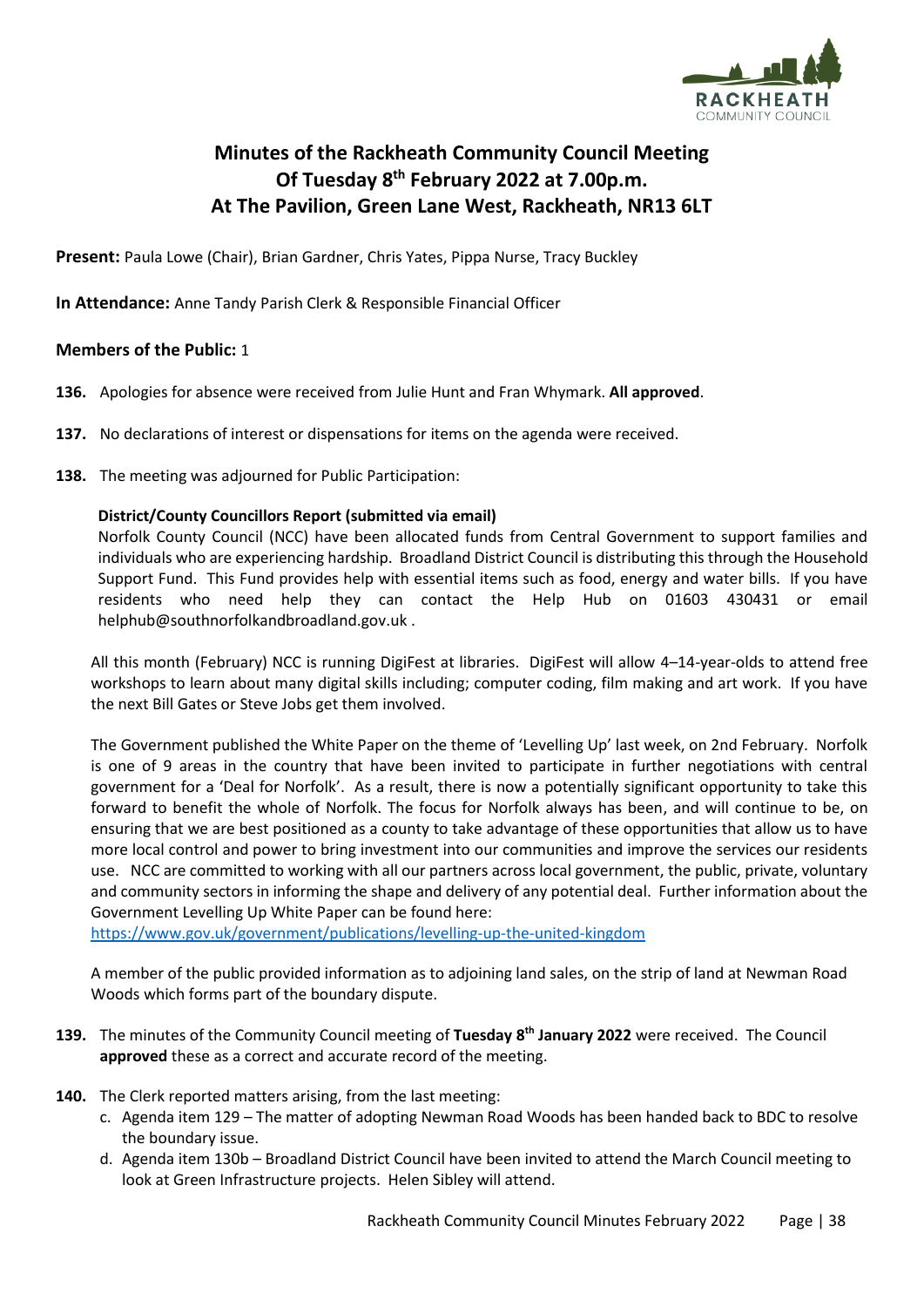- e. Agenda item 131a Halsbury Homes are waiting for all Consultee responses to be submitted, particularly Highways, before arranging to meet with the Council. Broadland District Council Planning Department have agreed that feedback can be submitted after the meeting, if necessary.
- **141.** The Minutes of the last Parks and Leisure Committee Meeting on 11th January 2022 were **approved** as a correct and accurate record of the meeting.
- **142.** A report from the Booking Assistant was noted and overdue invoices were discussed. Invoice no. 133 remains outstanding; the booking was cancelled due to Covid. It was proposed that the total value of £72.00 be written off as the company it relates to have always been very supportive of the community in the past. **All agreed**.

# **143. HRH Platinum Jubilee Plans update**

Commemorative gifts for the children in the village have been researched. A 50p coin is the preferred option if sourced at the correct price. The plan is for a picnic in Jubilee Park on the afternoon of Thursday 2<sup>nd</sup> June 2022 and in the evening a bonfire and fireworks at 9.30pm at Stracey Playing Field. A catering van will be invited to attend.

# **144. Planning Applications:**

# a. **20220134**

Description: Proposed single storey rear extension and internal alterations

Location: Walcott, Green Lane West, Rackheath, NR13 6LT

Application Type: Householder

Comments: Standard extension which doesn't impact on the neighbours. **No objections, all agreed**.

### b. **20211851**

Description: Variation of condition 2 of planning permission 20200998 - alteration of dwelling positions, addition of garages to each plot & site area increased slightly - amended for accuracy

Location: The Old School Playing Field, Green Lane West, Rackheath

Applicant: Mr Dennis Jeans

Comments: Amendment is in line with Highways concerns and the design is better than previously. **No objections, all agreed.**

### c. **20220157**

Description: Screening Opinion Request for a new pipeline land south of the NDR, North of Norwich. Location: Land South of the NDR, North of Norwich

Application Type: EIA Screening Opinion

Comments: No road closures required. No objections, **all agreed**.

- d. The Planning Report of applications and decision was **noted**.
- e. Final arrangements for the Taylor Wimpey Public Consultation, are in place.

# **145. To agree and set the dates for the following meetings:**

- a. Annual Meeting of the Community Council to be held at 7.00pm on Tuesday 10 May 2022
- b. Annual Parish Meeting Tuesday to be held at 6.00pm on Tuesday 10 May 2022

### **146. Accounts**

- a. The payments for February 2022 were **approved** (appendix 1)
- b. The monthly bank reconciliation to 31st January 2022 was **noted**.
- c. The receipts for January 2022 were **noted**.
- d. The budget for the 3rd quarter of 2022 was **noted.**
- e. The Clerk's attendance on the NPTS Spring Seminar was **approved** at a cost of £48.00.

### **147. To receive correspondence and agree response (if any)**

- $\triangleright$  Email from NPTS Subscriber News
- ➢ Norwich Western Link Project update
- ➢ Minutes of the Broadland Tree Warden Network Annual General Meeting 2022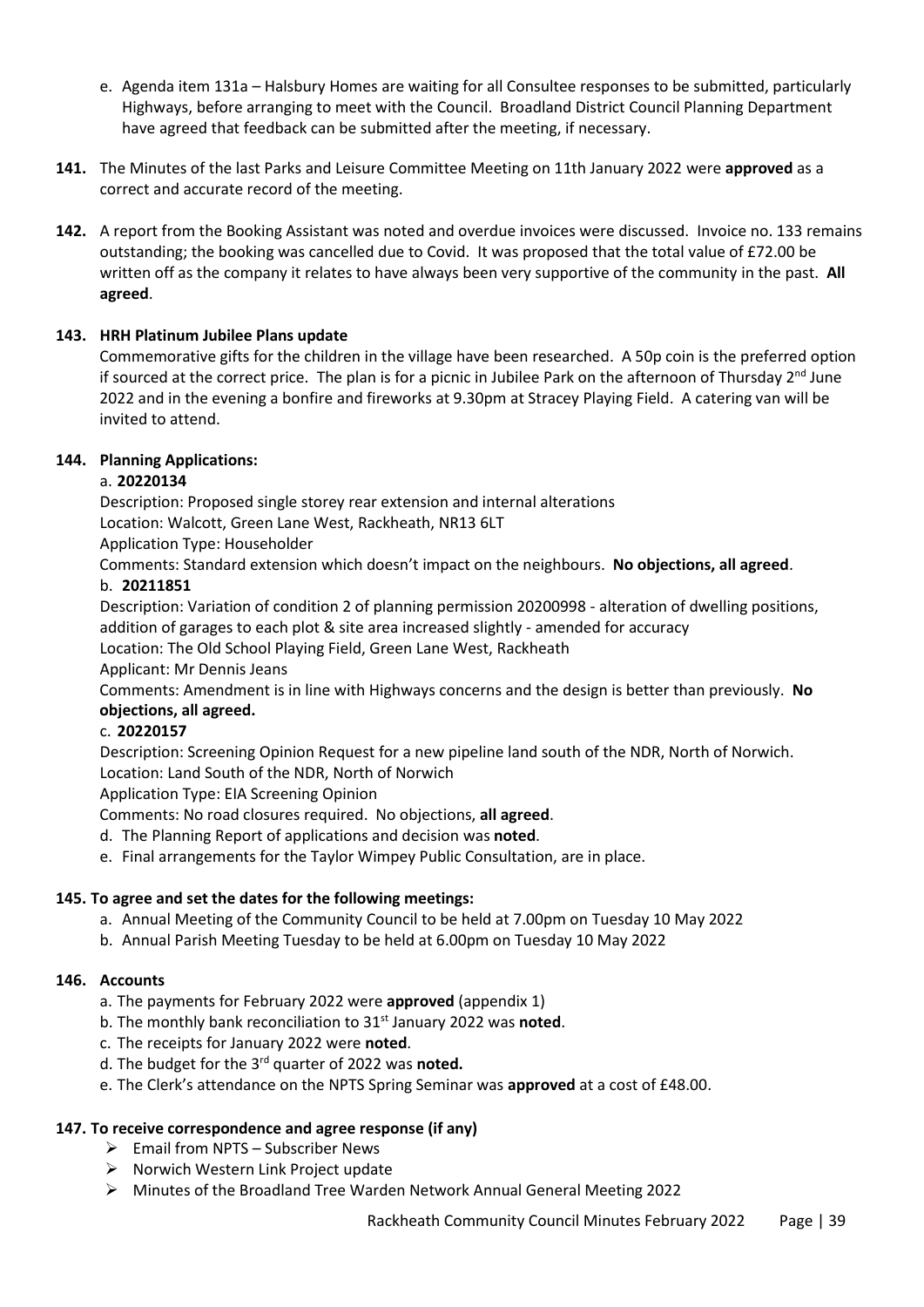➢ Wroxham Ward Newsletter – From your Local Policing Neighbourhood Team

# **148. Items for publication/media and items for the next Community Council meeting on Tuesday 15th March 2022**

- Visit from Helen Sibley, Green Infrastructure Officer, BDC
- Wroxham Football Club

The Meeting concluded at 20.13